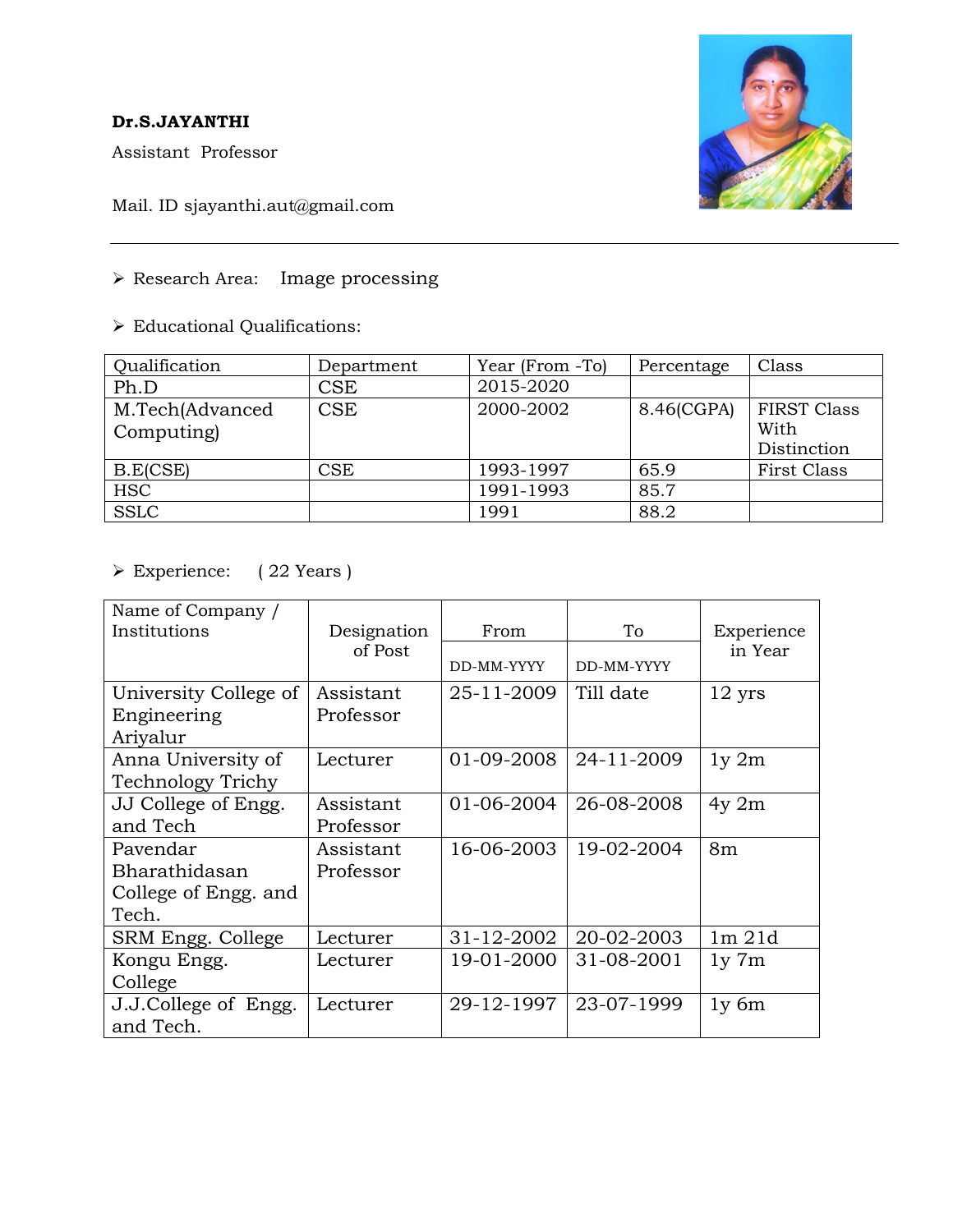- ➢ Additional / Academic Responsibilities at University: Acted as Head Incharge /CSE during 2009 -2012. Acting as R & D Coordinator from 2012 to Tilldate. Acted as Faculty Advisor during 2008 – 2012. Acted as Project coordinator in the year 2012 , 2015 and 2019. Acting as Head Incharge /CSE from 2020 to Tilldate.
- ➢ Professional Activities:

Lectures, seminars, tutorials, practicals, contact hours undertaken as percentage of lectures allocated.

Preparation and imparting of knowledge by providing presentations and CD shows.

Organized Personality Development Programme in the department during 2011.

Organized One Day Webinar on" Concepts in Machine Learning using Python" during 2020.

Organized and Conducted Three Days Internal training Programme on " Basics of MS- Office Automation" during 2020.

- ➢ Completed B.E/M.E Projects:
	- a. Number of ME Projects Completed: 15
	- b. Number of BE Projects Completed: 20

➢ Sponsored Research Activities:

PROJECT NAME : Automatic Reconstruction of 3D scenes from Moving Pictures.

Duration: 1 Year Role:Principal Investigator Agency : Centre for Technology Development and Transfer , AU, Chennai. Amount: Rs.44,000.

➢ List of Seminar / Short Term Course /FDP/ Workshop attended: (Within India)

• Two week Programme on "ZEAL Leadership Course " conducted at Kongu Engineering College, Erode on Dec 2000.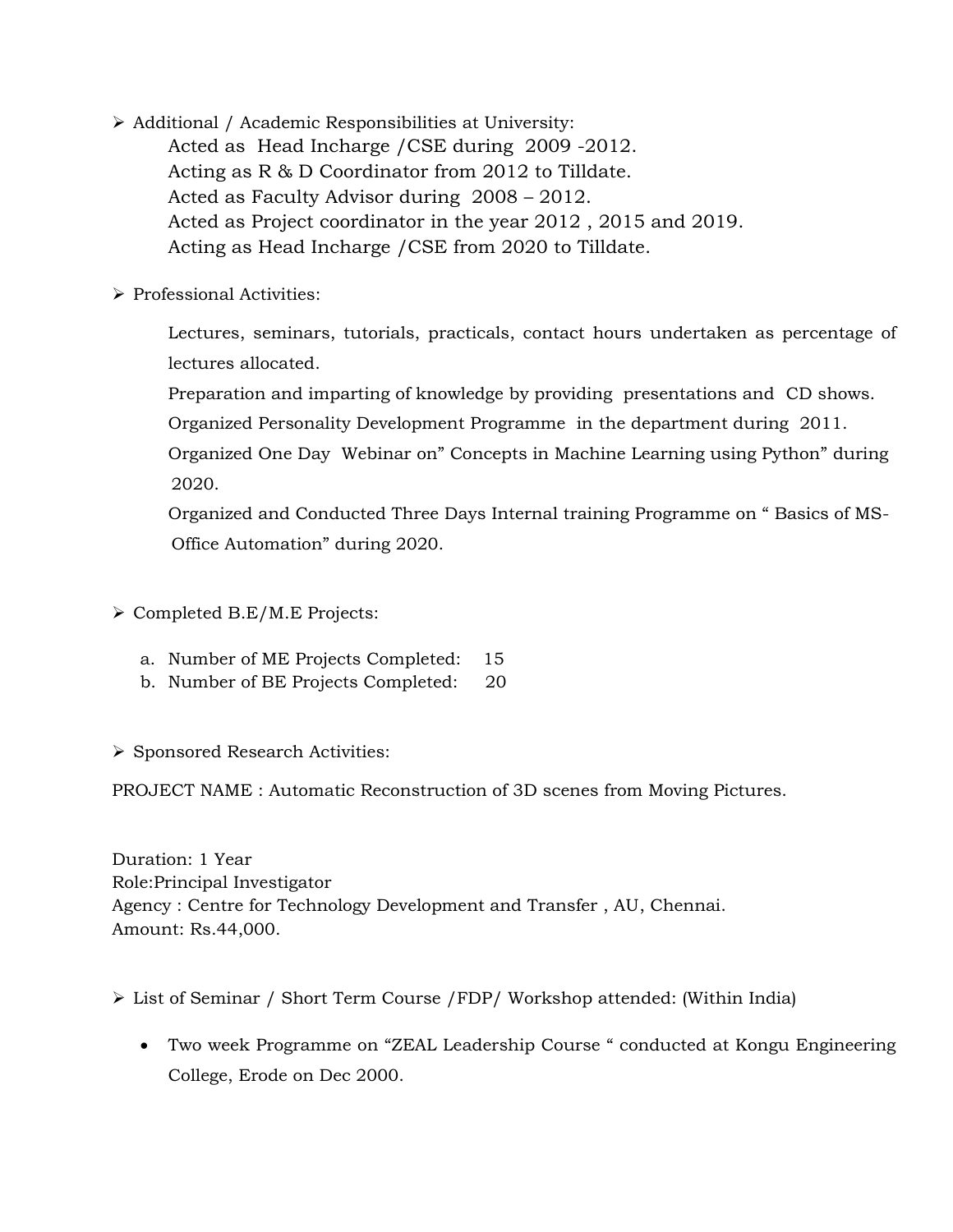- National Conference on "e-Education" organized by J.J College of Engineering , trichy on 27th and 28th August 2004.
- National Seminar on " Mobile Computing " organized by E.M.G. Yadava Women's College, Madurai on 24th and 25th Sep 2004.
- AICTE sponsored workshop on " Network Security " organized by Kongu Engineering College,Erode from 28th and 29th Oct 2004.
- AICTE Sponsored Seminar on "Advances in Computer Engineering and Networking " organized by PSNA College of Engineering and Technology, dindigul on  $20<sup>th</sup>$  &  $21<sup>st</sup>$ June 2008.
- National Conference on "Distributed and Soft Computing " at J.J. College of Engineering and Technology, trichy during 1st and 2nd March 2007.
- One day workshop on "J2EE Technologies " organized by Sudharsan Engineering College, Pudukkottai on 10<sup>th</sup> March 2007.
- One day workshop on "Network Simulator" organized by Sudharsan Engineering College , Pudukkottai on 17th March 2007
- Training Programme in "Free / Open Source Software " organized by Centre for Academic Excellence, Anna University of Technology, trichy between 28<sup>th</sup> and 1<sup>st</sup> August 2008.
- Two days Programme on " MATLAB programming "organized by MIT Campus, Anna University Chennai Conducted during 23rd - 24th June 2012. (2 days)
- CSIR Sponsored two- day National Seminar on " Fuzzy Mathematical Modelling and Optimizqation Techgniques " organized by Anna University of Technology , trichy during  $27<sup>th</sup>$  -  $28<sup>th</sup>$  July 2011. (2 days)
- UGC Sponsored Short term Course on " Research Methodology , Techniques of Writing Research Articles and Thesis Preparation " organized by MIT Campus, Anna University Chennai on 2nd March 2013. (1 day)
- TEQIP II Sponsored one week Faculty development programme on " Digital Image Processing " organized by BIT Campus , trichy during 25.07.2013 -31.07.2013. (7 days)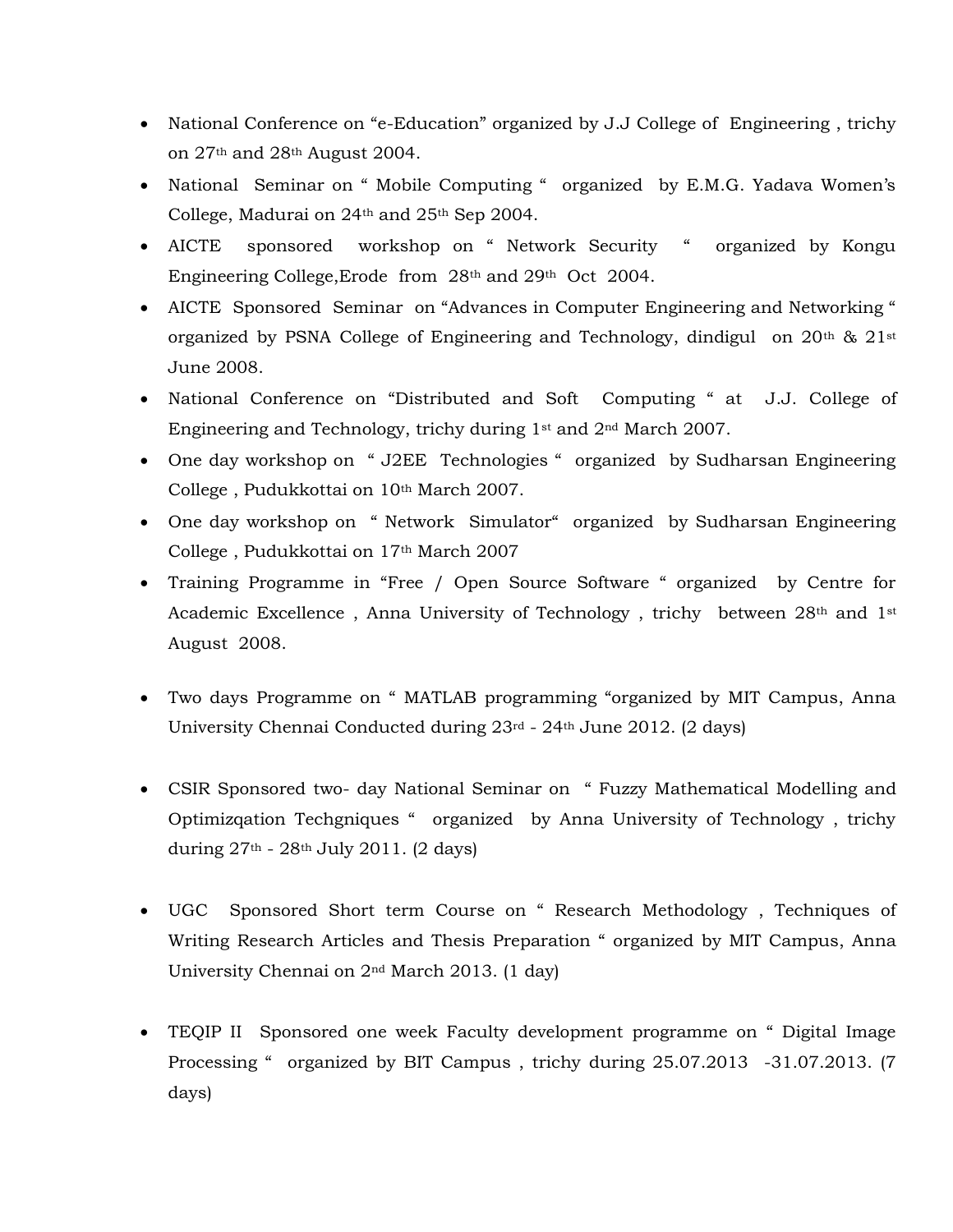- Technology Exhibition organized by Centre for Technology Development and Transfer, Anna University Chennai during 13th and 14th May 2013.(2 days)
- One day workshop on " Applications of Mathematical Models in Digital Image Processing " held during 30<sup>th</sup> Sep 2015 organized by University College of Engineering Dindigul. (1 day)
- Two days Faculty Development Programme on " Embedded Systems Laboratory " organized by Saranathan College of Engineering , trichy during 22nd and 23rd June 2017. ( 2 days)
- AICTE Sponsored two weeks Faculty Development Programme on " IOT(Internet of Things) Issues and Challenges " organized by M.A.M College of Engineering during 6th November – 19th November 2017. (14 days)
- UGC sponsored Refresher Course on "Computer Science and its Applications" organized by UGC-Human Resource Development Centre , Bharathidasan University, Khajamalai Campus, Trichy during 2nd March – 22nd March 2018. (21 days)
- Online NPTEL 12 weeks Programme on " Introduction to Machine Learning " during August to October 2018.
- Online Two weeks FDP on " Data science for all " organized by E & ICT Academy in association with IIT Bombay during 27th July 2020 - 8th August 2020.
- Online Two days Webinar on IOT security (WISE) organized by C-DAC, SETS on 28<sup>th</sup> and 29th August 2020.
- ONLINE One week Programme on "OUTCOME based Education PHASE II FOR technical Institutions " during November 16th to Nov 21st 2020.
- Online Three weeks Industrial Training Programme on " Networking and Communication Technologies" conducted by BSNL Training division ,Chennai during 18/12/2020 to 10/01/2021.
- Online Faculty Development Programme on " **Basics of Bio-Informatics** " organized by E & ICT Academy, NIT Warangal in association with University College of Engineering Bharathidasan Institute of Technology Campus , Tiruchirappalli during 26th May to 4th June 2021.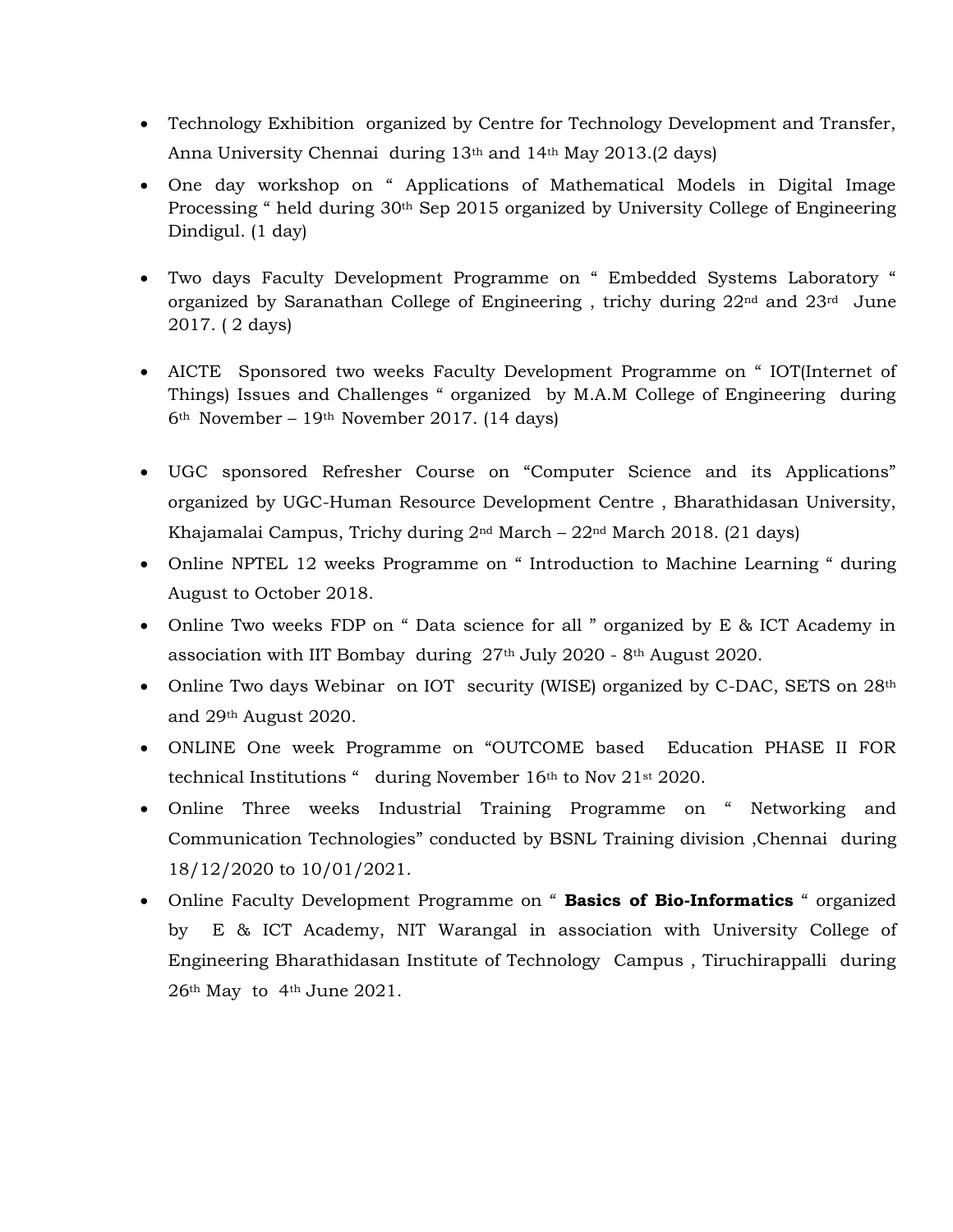- ➢ International Conferences Participated:
	- I. ICIRS (2014), "Automatic Reconstruction of 3D scenes from moving pictures" ", International Conference on Innovative Research and Solutions, organized by Bharath University during 12th April 2014.
	- II. Presented and Published research paper entitled , " Performance Improvement of Satellite Image classification using versatile supervised Multi-spectral Approach", in the 5<sup>th</sup> International Conference on Green Technologies for Power Generation Communication and Instrumentation(ICGPC) during 3rd & 4th April 2019, pp: 42.
- ➢ Publications :
	- a. International Journals:
	- III. Published research paper entitled , " Automatic Reconstruction of 3D scenes from moving pictures" in the Journal of Innovative Research and Solutions (JIRAS) during April 2014.
	- IV. Published research paper entitled , " Advanced Satellite Image Classification of various resolution image using a Novel approach of deep neural network classifier" in the International Journal of Wireless personal Communications , Springer, vol.104, pp:357-372 during January 2019.
	- V. Published research paper entitled , " Performance Improvement in Satellite Image classification using Adaptive supervised Multi-Resolution Approach" in the International Journal of Computer Communications ,Vol .150,pp: 200-208 (Impact factor – 2.766) during November 2019.